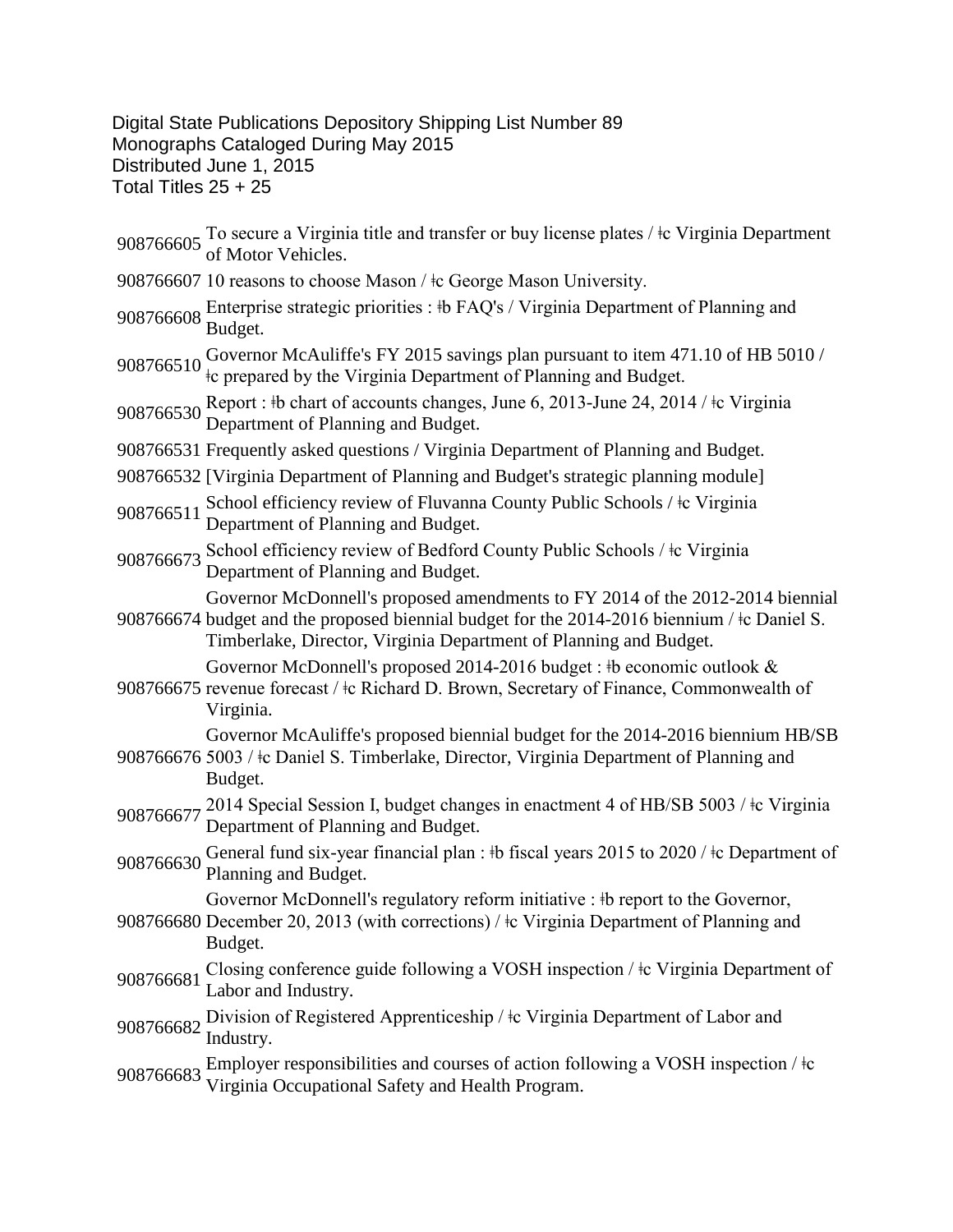908766684 Personal Assistance Services : ‡b a program of the Virginia Department for Aging and Rehabilitative Services.

908766685 Study of workplace violence in the Commonwealth, House Joint Resolution 47.

Emergency preparedness - protecting workers & employers : ‡b a planning guide for small business in Virginia /  $\pm c$  [principal author] R. Michael McDonald ; prepared by

70830365 the Virginia Labor Studies Center, Virginia Commonwealth University and the Virginia Dep

Preparación para emergencias : ǂb protección de trabajadores y empleados: una guía

- 908766686 de planeación para equeñas empresas de Virginia / ǂc [principal author] R. Michael McDonald ; prepared by the Virginia Labor Studies Center, Virginia Commonwealth Univ
- 908766599 Virginia's natural area preserve system / ‡c Virginia Department of Conservation and Recreation.

908766600 Resource management planning: a voluntary approach to agricultural certainty /  $\pm c$ <br>Virginia Department of Conservation and Recreation.

908766601 Your photo ID + your vote = your voice /  $\pm c$  Virginia Department of Elections.

910107360 Virginia main street communities : ‡b travel guide / ‡c Virginia Department of Housing and Community

910107361 Consumer guide : ‡b Virginia manufactured housing regulations / ‡c Virginia Department of Housing<br>Development.

910107383 Experiencing things for yourself is Wise /  $\pm c$  University of Virginia's College at Wise.

910107384 Investing in value is Wise /  $\pm$  University of Virginia's College at Wise.

910107385 Are you UVA Wise? /  $\pm$ c University of Virginia's College at Wise.

910107386 Dreaming big is Wise /  $\pm$ c University of Virginia's College at Wise.

910107387 Being at the forefront of science and technology is Wise /  $\pm$ c University of Virginia's College at Wis

910107388 Being in demand is Wise /  $\pm c$  University of Virginia's College at Wise.

910107267 Being in the middle of it all is Wise /  $\pm$ c University of Virginia's College at Wise.

910107268 Knowing where you're headed is Wise /  $\pm$ c University of Virginia's College at Wise.

910107269 Seeing things firsthand is Wise /  $\pm$ c University of Virginia's College at Wise.

910107270 Arabic program /  $\pm$ c University of Mary Washington, Department of Modern Foreign Languages & L 910107390 Nursing program at the University of Mary Washington.

910107391 Nursing program at the University of Mary Washington.

910107392 If it matters to you ... : \t step up, speak out : ... it matters to us / University of Mary Washington.

910107393 Biology program /  $\pm$ c Univeristy of Mary Washington, Office of Admissions.

910107394 Are you interested in becoming a business major? / ‡c University of Mary Washington.

910107395 Campus map /  $\pm c$  University of Mary Washington.

910107396 A checklist for the birds of the Fredericksburg canal path /  $\pm$ c University of Mary Washington.

910107365 Chemistry program /  $\pm$ c University of Mary Washington, Office of Admissions.

910107205 Department of Geography /  $\pm c$  University of Mary Washington.

910107322 Department of Economics /  $\pm c$  University of Mary Washington.